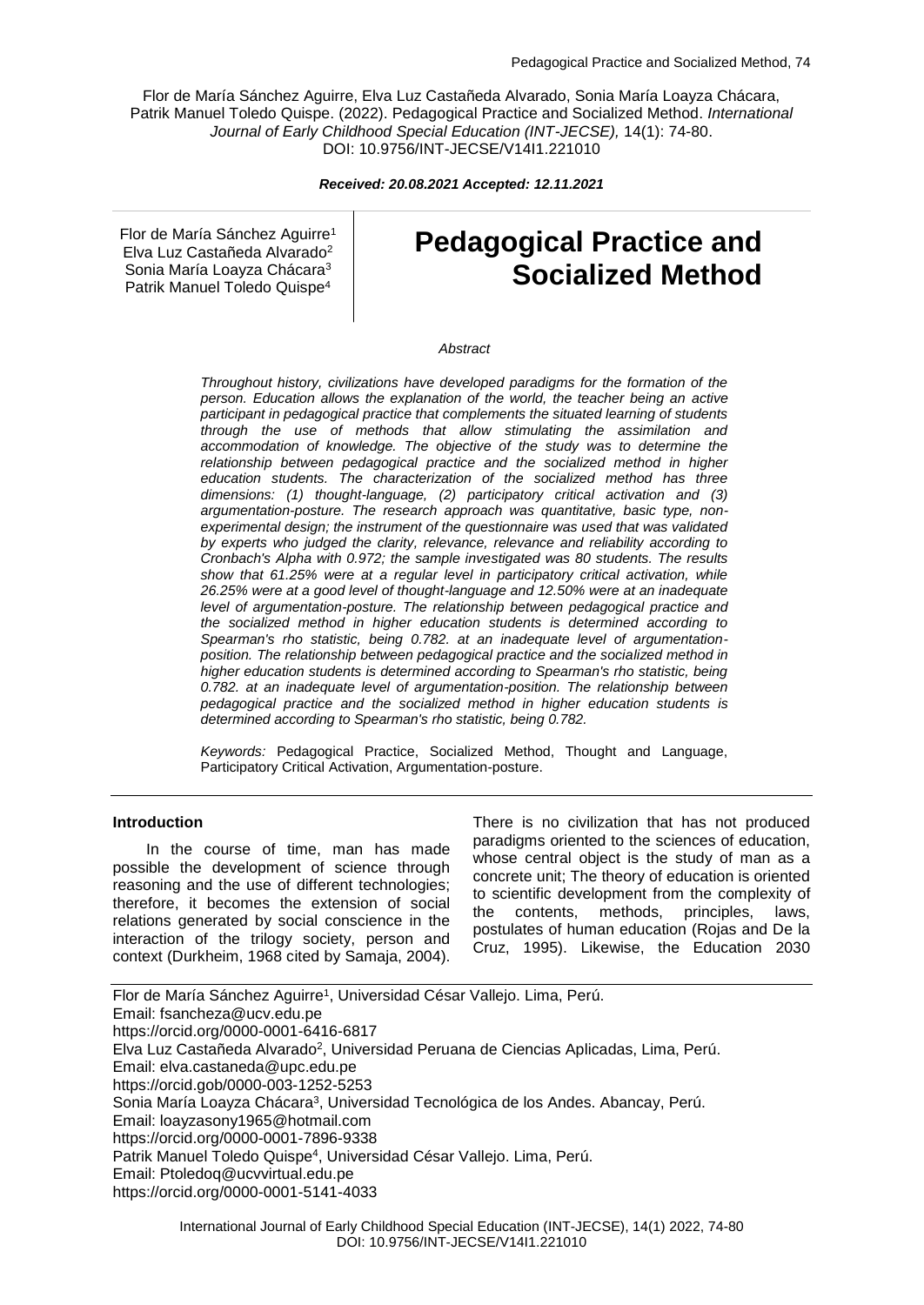agenda mentioned the importance of realizing education as a human right, as a means of generating peace, it also encourages the formation of skills, knowledge and values that enhance the dignity of being a person, have a life plan and share social responsibilities; These aspirations have not yet been remedied in the educational framework; Currently, there are more than 262 million infants and adolescents who are not cared for at the various levels of schooling; On the other hand, students of six to ten children who attend school have not managed to achieve basic skills in literacy and mathematics, this situation is aggravated when it is reported that 750 million older adults are in illiteracy states. These situations described exacerbate the situation of people in the fight against poverty and marginalization. While the objective N ° 4 of Sustainable Development promotes guaranteeing an inclusive, equitable and quality education, these guidelines have not yet been embodied in the different regimes of the different states, there continues to be discrimination, equal opportunities of universal access to education and solidarity with active social listening (UNESCO-IESALC, 2021). This situation brings as a correlate the pedagogical practice of teachers, students as social actors in the teaching-learning process, whose pedagogical activities from the teachers' perspective focus on the act of teaching, communicating, socializing, reflecting, evaluating, identifying the maturation and development of the learning agent, conflict resolution, leadership and teamwork mediated by flexible technology.

At the national level, pedagogical practice does not receive feedback from an active and reflective perspective raised by the teacher himself from his praxis due to inefficient and researched preparation in this regard, weakening continuous improvement in teaching-learning processes, lack of contribution to research production that feeds and recreates its effectiveness in the socialization of learning, in the use of the socialized method that encourages students to articulate thought and language, currently so lacking due to the abusive use of digital tools; Along the same lines, the lack of a participatory critical activation on the part of the student regarding their pedagogical preparation from didactics, planning, organization, execution and evaluation aligned to practice and research, and this defines their argumentation and position in the face of knowledge, reality and culture as essential elements in initial teacher training; These dimensions indicated are not located in the new current 2019-2020 curricular designs, which are often thought of in theories that do not adjust to the real conditions and needs of higher education students. Systematizing the teaching

monitoring files it is evident that (Sánchez, 2021, January 12), in the technical-administrative aspect, the untimely delivery of the technical-pedagogical instruments such as the syllabus, learning guide, attendance record, qualification of academic products, reflection of their daily teaching practice,

The defense focuses on enabling and reinventing teaching work in times of a pandemic that persists in a tenuous way and that mobilizes the changes and roles of educational actors; From the pedagogical perspective, the relationship between the tutor and the mentor with Greek origins of education is indicated, whose caregiver-slave work shows the influence of the caregiver on the mentor's childhood customs; This awareness of the historical act allows us to understand the importance of caring for the child. Therefore, education is a process that involves the stages of human development, it is also a social, complex and dialectical fact. From the practical perspective, educational action raises the development of human praxis oriented to the intervention of man in his reality starting from his work, backed by the theory that motivates the wisdom of respect for life, values, ethics, concepts so little experienced in reality, sustained in the search for truth and freedom. From the methodological perspective, it seeks to contribute to knowledge by recreating the literature and activating the critical analysis of the different sources of information assumed in times of globalization that brings us closer and at the same time distances us. From the epistemological point of view, education is reaffirmed as a historical-socio-cultural fact insofar as it is related to the origin and development of man. From the process of hominization, considering its space-time, the language-symbols, which brings the symbolic universe closer together through communication: language, myth, religion; in the realm of thought, man as a rational animal is still valid in its value (Rojas and De la Cruz, 1995; Peñaloza, 2010 cited by Sánchez, 2018 and Sartori, 1997). The objective was to determine the relationship between pedagogical practice and the socialized method; The hypothesis was the pedagogical practice is directly related to the socialized method in higher education students.

Fardoun et al. (2020) inquired about the role of 102 teachers of different levels in Ibero-America mediated by platforms in the teaching-learning process, whose results report inexperience in educational models in 27.45%; the inconsistency between the evaluation criteria and indicators in 23%; lack of use of technological platforms in 20%; scarcity in the use of technological tools in 19%; difficulties in the use of technology in 40%; lack of accompaniment to the teacher in 9%; lack of relevant materials in 1%; blog use by 24%;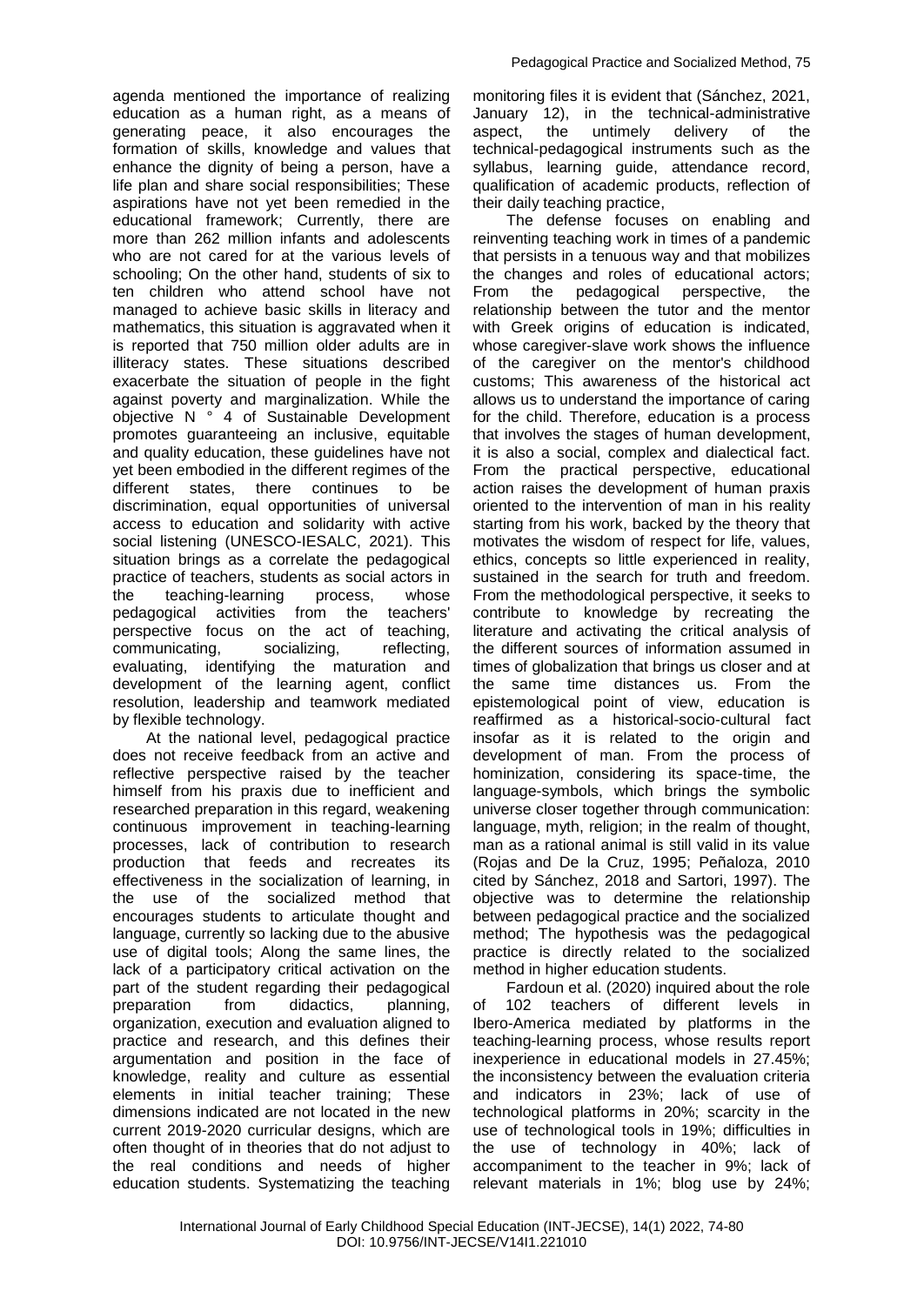portfolios at 40%; forums in 24%; collaborative work in 19%; videos recorded by students in 5%; reaching the conclusion that there is a good interaction, excellent 20% and regular 29%.

Since the conception of Huberman (1999) cited by Rubio et al. (2021), the pedagogical practice is a reflective, intentional, interactive educational process according to the institutional educational model whose purpose is to make the performances and results effective, likewise, to promote the competences, professional profiles of the person with social responsibility. In the same guideline, Tradif (2004) cited by Castro, Duran and Pulido (2021), stated that the knowledge of teachers is social, because it arises from the context in which education is imparted and allows the process of education to be assumed in its own way education, teaching, learning through dialogue and reflection; therefore, the teacher's knowledge transits, transcends and is transformed into words, writings, using symbols that allow you to communicate with the student to meet him in the discovery of the world. The teaching-learning dimension gathers the foundation of Freire's argument (1969), in which awareness in education allows liberation, the truth that inserts people into a historical process in real situations. An education that dehumanizes is not education; In the dialectical process, humanization and dehumanization is established in an authentic, real, concrete, objective context that enables human beings to be inconclusive and aware of their inclusion. The teacher is no stranger to this situation; Therefore, it tests pedagogical praxis from reflection and action with students in the world to transform it and, in this way, the relationships between teacher-student are analyzed that, Despite the time, the submission of the latter is still visible at any educational level. The teaching discourse full of sound content that turns the student into a passive, memorial, repetitive agent devoid of thinking, believing that reality is static, sectorized, oblivious to existential experience, does not change the educational factum, the students remain the deposits of knowledge, contrary to the socialization of knowledge. This way of imparting education is seen as filing cabinet models for both the teacher and the student and does not allow to transform reality, enhance creativity, reach the truth; however, it is necessary to reconcile the educator and the student, rescuing the subject of learning as the active agent, creator and builder of their abilities, capacities, skills and critical activity.

In the development of evaluative theory in virtual settings, existential positions are assumed that prioritize self-realization, self-awareness of the person as the ultimate goal of education; you learn by communicating feelings; It is taught by questioning the person until reaching an own

answer without forgetting the needs and interests of the learners; the contribution of the cognitivist current facilitates rebuilding life, modifying thought patterns, changing behaviors, promoting situated learning (García-García, 2012). Then the evaluative attitude causes the presentation of practical applications, conceptions, beliefs that condition the evaluative act, leaving evidence of academic work. The teaching action allows to verify the evaluation of the students with critical discernment of the knowledge in a personal and group way, this evaluation must be pertinent, consistent with the content, capacities, skills, competences, providing equitable activities that allow evidence of what has been learned (Murillo and Hidalgo, 2018). For Hidalgo (2021), the formative evaluation in the assimilation and accommodation of knowledge serves as an anchor in the application of new knowledge, identifying the level of achievements achieved by students, the teacher can readjust, reorient the curricular advances from the pedagogical praxis in a sociocultural context; therefore, the evaluative action of the teacher towards his students falls on his conception and on the pedagogical model. Consistent with the content, capacities, skills, competencies, providing equitable activities that allow evidence of what has been learned (Murillo and Hidalgo, 2018). For Hidalgo (2021), the formative evaluation in the assimilation and accommodation of knowledge serves as an anchor in the application of new knowledge, identifying the level of achievements achieved by students, the teacher can readjust, reorient the curricular advances from the pedagogical praxis in a sociocultural context; therefore, the evaluative action of the teacher towards his students falls on his conception and on the pedagogical model. consistent with the content, capacities, skills, competencies, providing equitable activities that allow evidence of what has been learned (Murillo and Hidalgo, 2018). For Hidalgo (2021), the formative evaluation in the assimilation and accommodation of knowledge serves as an anchor in the application of new knowledge, identifying the level of achievements achieved by students, the teacher can readjust, reorient the curricular advances from the pedagogical praxis in a sociocultural context; therefore, the evaluative action of the teacher towards his students falls on his conception and on the pedagogical model. The formative evaluation in the assimilation and accommodation of the knowledge serves as an anchor in the application of the new knowledge, identifying the level of the achievements reached by the students, the teacher can readjust, reorient the curricular advances from the pedagogical praxis in a sociocultural context; therefore, the evaluative action of the teacher towards his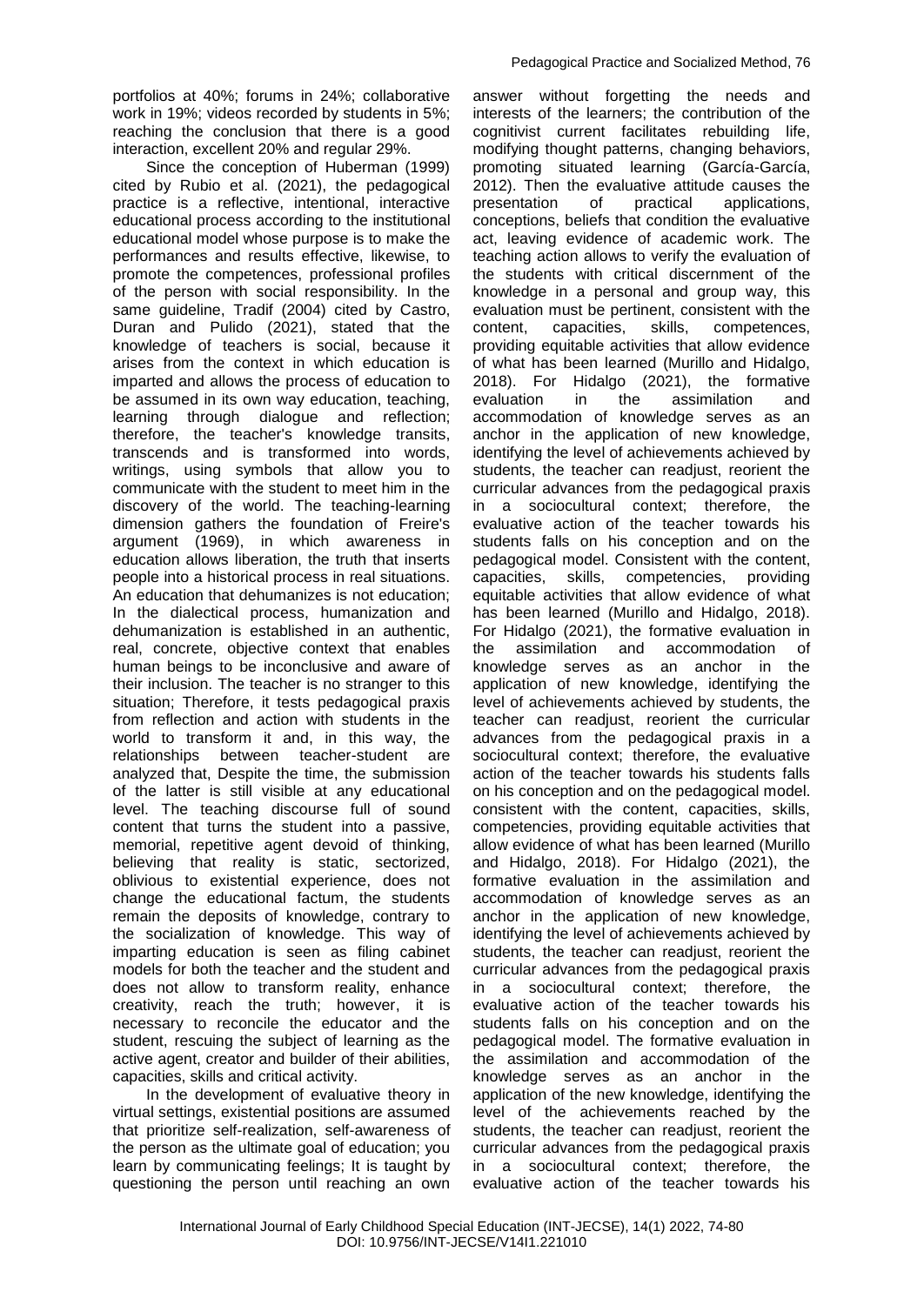students falls on his conception and on the pedagogical model. The formative evaluation in the assimilation and accommodation of the knowledge serves as an anchor in the application of the new knowledge, identifying the level of the achievements reached by the students, the teacher can readjust, reorient the curricular advances from the pedagogical praxis in a sociocultural context; therefore, the evaluative action of the teacher towards his students falls on his conception and on the pedagogical model.

Vygotsky's sociocultural theory discovers the active capacity of students and teachers in an environment of reciprocity, intervention and communication, the teacher being the guide, counselor, mediator, mentor, this situation promotes the use of symbols and signs of culture, contributing to the thought and materializing the language, the participatory critical activation and, therefore, the argumentative development assuming a position in front of the reality. At present, the teacher becomes the virtual tutor who assumes the academic function: linked to his professional skill in the management and mastery of the knowledge of the areas under his charge, the diagnosis and the reflective practice of a formative evaluation in, with and for students. In addition to socializing the theories, clarifying and explaining. The technical function: evaluation (digital evaluation resources, multimodal feedback: video-audio-text). The organizational function: establishes the network activities guaranteeing the quality of the information. The social function: implements communication between the tutor and the students, causing the autonomy of learning, discipline, perseverance and responsibility and the guiding function: allows the follow-up, monitoring and accompaniment of the students (Yot and Marcelo, 2013; Gamboa, 2013).

The pedagogical didactics, in the development of the different methods in the cultures of China, Japan, India, Egypt, Babylon, Persia and Greece of the ancient world, has a substantial similarity at the theocratic, political, organizational and warlike levels; in China, the state is the benefactor of families; Taoism promotes the quiet life according to Laotsé's perspective. Another universal principle raised by Confucius was the moral, ethical-educational aspect of the person centered on the exercise of virtue; the teaching was dogmatic and rote with an emphasis on exams. In India, education was by caste: Brahmins, serfs and slaves, the latter had no access to education, privilege was centered on the teacher who instructs children, learning is limited to reading and writing, the study programs oriented to literature and the sacred, made use of the laws of the Manu that order the use of the rod as a last disciplinary

resource. The literature used was the Vedas, the Brahmins and the Upanishidas, very dogmatic, rote, an education that does not consider women and outcasts. In the Greek world, intellectual freedom awakens, the primacy of reason, the creative and critical ability of man, the teacher identified in philosophical activity, the pedagogy of personality appears, aspirations to achieve balance, harmony, the fair, from a holistic formation of the human being betting on the ideal of living happily and beautifully (Kalosagathia). From the Ionian school, the concern arises to know the essence of nature allowing you to activate amazement, the essence of things, originating an explanation based on principles, on abstract generalizations until reaching the generation of a theory of education, of teaching; likewise, the sophists contributed to the rationalization and systematization of culture; the possibility of the educability of the citizen; approaches to pedagogical ideals and proclaimed the need for the teaching profession. In the scenario of the Socratic school, the reflections of Socrates, Plato and Aristotle arise that, although it is true they inherited the integral conception of the formation of man from the Sophists, replacing the expository method with the interrogative method, thus gestating the pleasant, delightful teaching. The method was divided into two moments: irony and maieutics. The irony had a motivating character through a set of questions that served for debate and awakening interest in its knowledge, at the same time that in Mayeutics the questions continue to lead the interlocutor to the possession of the truth. In the course of time this practice varies with the dialectical, intuitive method, proposed by Plato; on the other hand, Aristotle will discover the deductive method. Seneca's gaze is traced to active education; in medieval universities, teaching methods are collected in lessons, repetitions, and deputations; Rotterdam is located in German humanism promoting an early and liberal education in children. Montaigne raises the realistic and naturalistic method of education, infants must be like bees, creators, suck nectar and produce honey. Comenius suggested the method of observation, exercise of what was learned and application of what was learned. Rousseau sponsors an active education oriented towards self-education, using the intuitive method. Kant mentions that man is the result of the education received, from this intention, education hides the secret of human perfection. Pestalozzi asserts the importance of the method oriented to an intuitive experience. Dewey and Kilpatrick argue the project method; Finally, Decroly points the intuitive way through observation, association, and expression. From this intention, education hides the secret of human perfection. Pestalozzi asserts the importance of the method oriented to an intuitive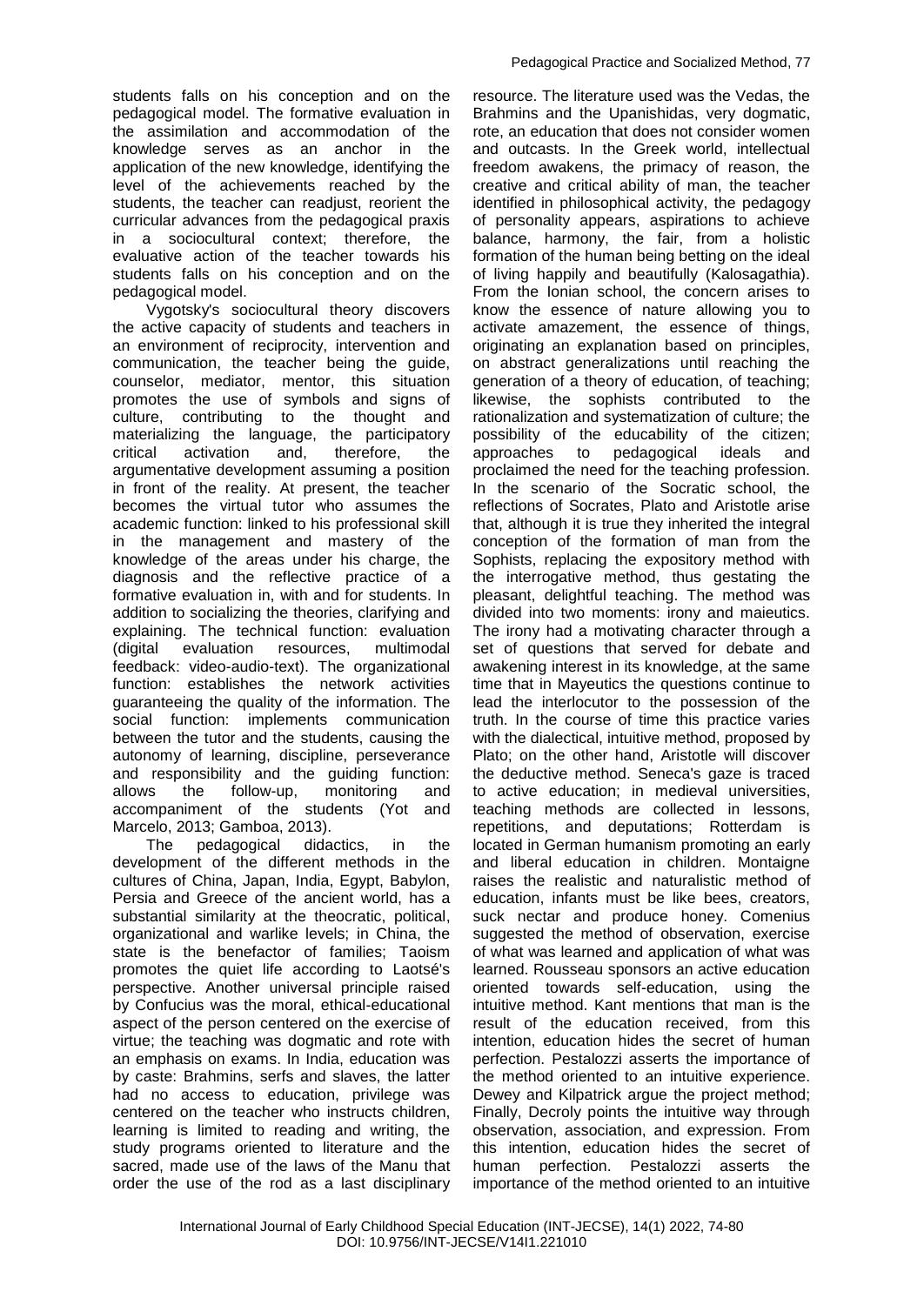experience. Dewey and Kilpatrick argue the project method; Finally, Decroly points the intuitive way through observation, association, and expression. From this intention, education hides the secret of human perfection. Pestalozzi asserts the importance of the method oriented to an intuitive experience. Dewey and Kilpatrick argue the project method; Finally, Decroly points the intuitive way through observation, association, and expression.

The socialized method is a path that allows students to awaken interest, using techniques, procedures, appropriate means on a personal and collective level, linking experiences with scientific knowledge in a loop, from the simple to the complex. It is used considering the criteria of personal research, self-learning and communication (Sánchez et al. 2020). Personal research includes self-directed study based on content related to readings, presentations, websites, infographics, videos, simulators, among others. According to Vygotsky (1934), this method of analysis of interpretive units is related to the analogy of water made up of hydrogen and oxygen that have different properties; but that together they are constitutive elements of water. The same way, thought and language is a unit of analysis that has meaning and is structured in the word and its meaning is expressed through linguistic thinking. A second self-learning process allows interaction in live sessions, in on-demand consultancies (asynchronous), in Web Conference (synchronous) and the accompaniment of the student using remote interaction tools, in addition to enabling the learning activities planned by the work teacher assisted, of collaborative work; In this way, complex thinking activities allow the generation of language using meaningful words that activate the critical participation of the student; This situation is correlated with the principles of active learning that consist of assuming commitments, self-regulation of learning, development of intrinsic motivation, learning based on the application of the socialized method. Finally, the implementation of the argumentation - position from the proposition of hypotheses supported by rational criteria allows to have logical consistency with the reality and the position of the student.

#### **Methodology**

The paradigm was positivist, quantitative approach, basic type, correlational descriptive design, hypothetical deductive method; The survey technique was used and, as an instrument, the questionnaire which was validated through the technique of expert judgments, the reliability of the instrument being a questionnaire that measures the pedagogical practice variable 0.972 and for the socialized method questionnaire 0.979 of According to the

level of George and Mallery (2003), both instruments are highly reliable; The Google Forms questionnaire was applied to 80 students from the different Education careers who are in initial teacher training. For the organization and analysis of data, SPSS version 22 was used, using descriptive and inferential statistics; the principle of non-maleficence and the credits to the authors are respected.

#### **Results**

#### *Table 1.*

| Pedagogical practice and socialized method |  |  |  |  |
|--------------------------------------------|--|--|--|--|
|--------------------------------------------|--|--|--|--|

| Contingency table Pedagogical practice * Socialized method |                   |                   |          |                |                |  |  |
|------------------------------------------------------------|-------------------|-------------------|----------|----------------|----------------|--|--|
| <b>Pedagogical Practice</b>                                |                   | Socialized method |          |                |                |  |  |
|                                                            |                   | Half<br>Low       |          | High           | <b>Total</b>   |  |  |
| Inadequate                                                 | Count             | 5                 | 5        | 0              | 10             |  |  |
|                                                            | % of the<br>total | 6.25%             | 6.25%    | 0.0%           | 12.50%         |  |  |
| Regular                                                    | Count             | $\Omega$          | 39       | 10             | 49             |  |  |
|                                                            | % of the<br>total | 0.0%              | 48.75%   | 12.50%         | 61.25%         |  |  |
| Well                                                       | Count             | 0                 | $\Omega$ | twenty-<br>one | twenty-<br>one |  |  |
|                                                            | % of the<br>total | 0.0%              | 0.0%     | 26.25%         | 26.25%         |  |  |
| Total                                                      |                   | 5                 | 44       | 31             | 80             |  |  |
|                                                            |                   | 6.25%             | 55.0%    | 38.75%         | 100.0%         |  |  |

In table 1, it can be seen that 49 surveyed students mentioned that pedagogical practice is at a regular level which is equivalent to 61.25%. Likewise, 21 students determined in 26.25% that the pedagogical practice is located at a good level and 10 students responded, in 12.50%, that the pedagogical practice is located at an inappropriate level. In relation to the socialized method variable, it is collected that 39 students surveyed, equivalent to 48.75%, determined that the application of the socialized method has a medium level. On the other hand, 21 participants indicated, in 26.25%, that the application of the socialized method is located at a high level, and 5 students indicated, in 6.25%, that the application of the socialized method is located at a low level.

## *Table 2.*

*Pedagogical practice and thought and language*

| Contingency table Pedagogical practice * Thought and language |                |                             |             |        |        |  |
|---------------------------------------------------------------|----------------|-----------------------------|-------------|--------|--------|--|
| Pedagogical practice                                          |                | <b>Thought and language</b> |             |        |        |  |
|                                                               |                | Low                         | <b>Half</b> | High   | Total  |  |
| Inadequate                                                    | Count          | 5                           | O           | 0      | 5      |  |
|                                                               | % of the total | 6.25%                       | 0.0%        | 0.0%   | 6.25%  |  |
| Regular                                                       | Count          | 5                           | 39          | 0      | 44     |  |
|                                                               | % of the total | 6.25%                       | 48.75%      | 0.0%   | 55.0%  |  |
| Well                                                          | Count          | 0                           | 13          | 18     | 31     |  |
|                                                               | % of the total | 0.0%                        | 16.25%      | 22.50% | 38.75% |  |
| Total                                                         |                | 10                          | 52          | 18     | 80     |  |
|                                                               |                | 12.50%                      | 65.0%       | 22.50% | 100.0% |  |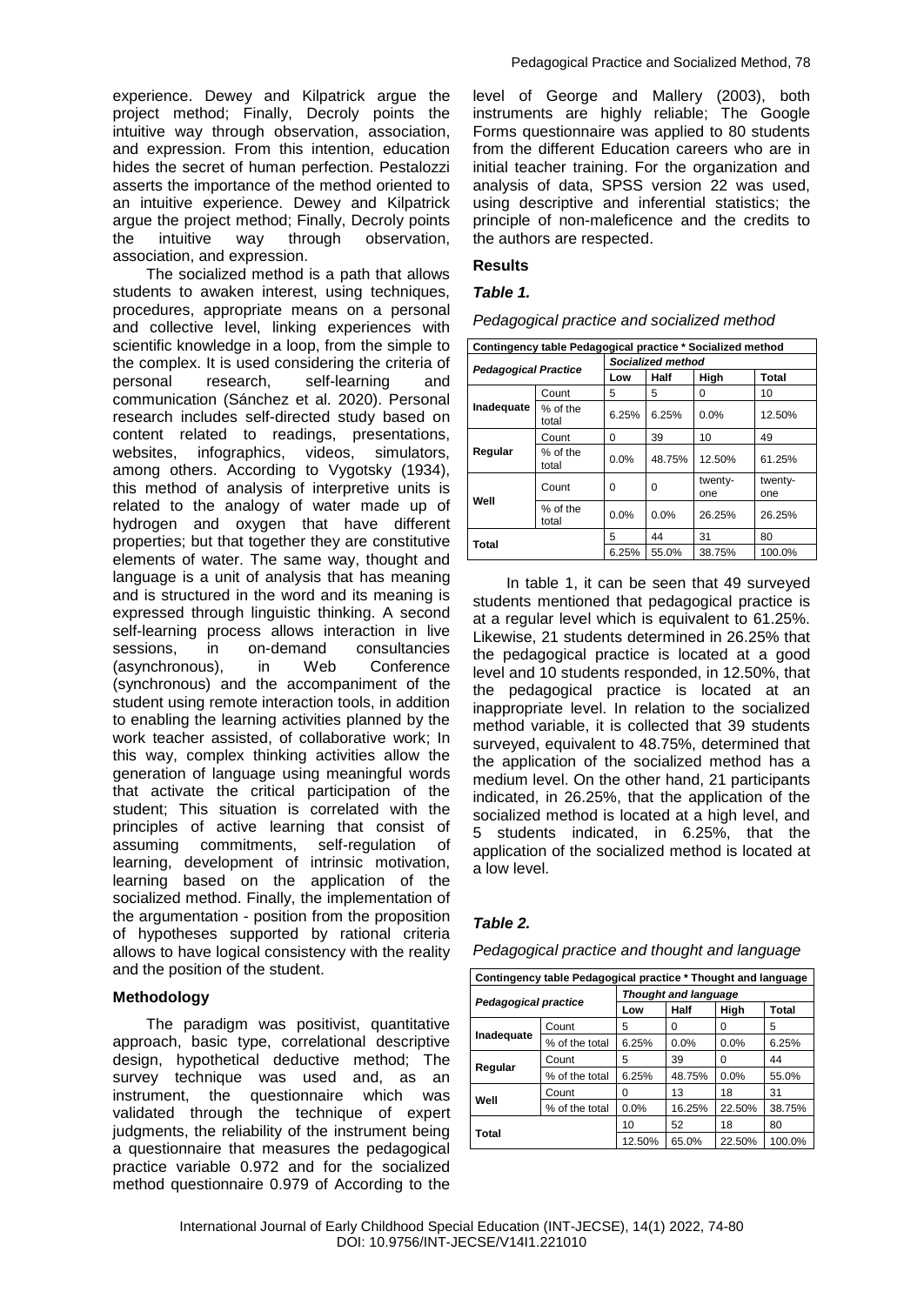In table 2, it can be seen that 44 students surveyed together mentioned that pedagogical practice is at a regular level, equivalent to 55.0%. Likewise, 31 students determined, in 38.75%, that the pedagogical practice is located at a good level and 5 students responded, in 6.25%, that the pedagogical practice is located at an inappropriate level. In relation to the variable socialized method in the thought and language dimension, it is collected that 52 students surveyed, equivalent to 65.0%, determined that they possess a medium level. On the other hand, 18 participants indicated, in 22.50%, that the application of the socialized method from the thought and language dimension is located at a high level, and 10 students indicated, in 12.50%.

#### *Table 3.*

*Pedagogical practice and critical and participatory activation*

| Contingency table Pedagogical practice * Critical and<br>participatory activation |                   |                                       |        |         |        |  |
|-----------------------------------------------------------------------------------|-------------------|---------------------------------------|--------|---------|--------|--|
| <b>Pedagogical practice</b>                                                       |                   | Critical and participatory activation |        |         |        |  |
|                                                                                   |                   | Low                                   | Half   | High    | Total  |  |
|                                                                                   | Count             | 5                                     | 0      | 0       | 5      |  |
| Inadequate                                                                        | % of the<br>total | 6.25%                                 | 0.0%   | $0.0\%$ | 6.25%  |  |
| Regular                                                                           | Count             | 10                                    | 3.4    | O       | 44     |  |
|                                                                                   | % of the<br>total | 12.50%                                | 42.50% | 0.0%    | 55.0%  |  |
| Well                                                                              | Count             | 0                                     | 13     | 18      | 31     |  |
|                                                                                   | % of the<br>total | 0.0%                                  | 16.25% | 22.50%  | 38.75% |  |
| Total                                                                             |                   | fifteen                               | 47     | 18      | 80     |  |
|                                                                                   |                   | 18.75%                                | 58.75% | 22.50%  | 100.0% |  |

In table 3, it can be seen that 44 students surveyed together mentioned that pedagogical practice is at a regular level, equivalent to 55.0%. Likewise, 31 students determined, in 38.75%, that the pedagogical practice is located at a good level and 5 students responded, in 6.25%, that the pedagogical practice is located at an inappropriate level. Regarding the socialized method variable, it is collected that 47 surveyed students, equivalent to 58.75%, determined that the application of the socialized method from the critical and participatory activation dimension is positioned at a medium level. On the other hand, 18 participants indicated, in 22.50%, that the application of the socialized method from the critical and participatory activation dimension is located at a high level and 15 students indicated, in 18.75%.

## *Table 4.*

*Pedagogical practice and argumentation-position*

| Contingency table Pedagogical practice * Argumentation -<br>position |                   |                               |              |                |              |  |
|----------------------------------------------------------------------|-------------------|-------------------------------|--------------|----------------|--------------|--|
|                                                                      |                   | <b>Argumentation position</b> |              |                |              |  |
| <b>Pedagogical practice</b>                                          |                   | Low                           | Half         | High           | <b>Total</b> |  |
|                                                                      | Count             | 5                             | <sup>0</sup> | 0              | 5            |  |
| Inadequate                                                           | % of the<br>total | 6.25%                         | 0.0%         | 0.0%           | 6.25%        |  |
| Regular                                                              | Count             | 8                             | 36           | 0              | 44           |  |
|                                                                      | % of the<br>total | 10.0%                         | 45.0%        | 0.0%           | 55.0%        |  |
| Well                                                                 | Count             | 0                             | 10           | twenty-<br>one | 31           |  |
|                                                                      | % of the<br>total | 0.0%                          | 12.50%       | 26.25%         | 38.75%       |  |
| Total                                                                |                   | 13                            | 46           | twenty-<br>one | 80           |  |
|                                                                      |                   | 16.25%                        | 57.5%        | 26.25%         | 100.0%       |  |

In table 4, it can be seen that 44 students surveyed together mentioned that pedagogical practice is at a regular level, equivalent to 55.0%. Likewise, 31 students determined, in 38.75%, that the pedagogical practice is located at a good level and 5 students responded, in 6.25%, that the pedagogical practice is located at an inappropriate level. In relation to the socialized method variable from the argumentation-posture dimension, it is collected that 46 students surveyed, equivalent to 57.50%, determined that the application of the socialized method from the argumentation-posture dimension has a medium level. On the other hand, 21 participants indicated, in 26.25%, that the application of the socialized method from the argumentation-posture dimension is located at a high level and 13 students indicated, in 16.25%.

## *Table 5.*

*Correlation coefficient between pedagogical practice and socialized method*

|                   | <b>Correlations</b>     |                     | Pedagogical<br>practice | Socialized<br>method |
|-------------------|-------------------------|---------------------|-------------------------|----------------------|
|                   | Correlation coefficient |                     | 1,000                   | .782**               |
| Spearman's<br>rho | Pedagogical<br>practice | Sig.<br>(Bilateral) |                         | .000                 |
|                   |                         | N                   | 80                      | 80                   |
|                   | Correlation coefficient |                     | .782 **                 | 1,000                |
|                   | Socialized              | Sig.<br>(Bilateral) | .000                    |                      |
|                   | method                  | N                   | 80                      | 80                   |

\*\*. The correlation is significant at the 0.01 level (bilateral).

In Table 5, Spearman's rho correlation coefficient is equal to 0.78; Therefore, it is determined: there is a significant correlation at the level of 0.01, with 99.99% (0.99) being two-tailed. The variable: pedagogical practice on the variable: socialized method. Likewise, the level of significance (sig  $= 0.000$ ) is less than p value 0.05; therefore, the null hypothesis (H0) is rejected and the alternate hypothesis (Ha) is accepted. In conclusion, there is a direct relationship between pedagogical practice and socialized method in higher education students.